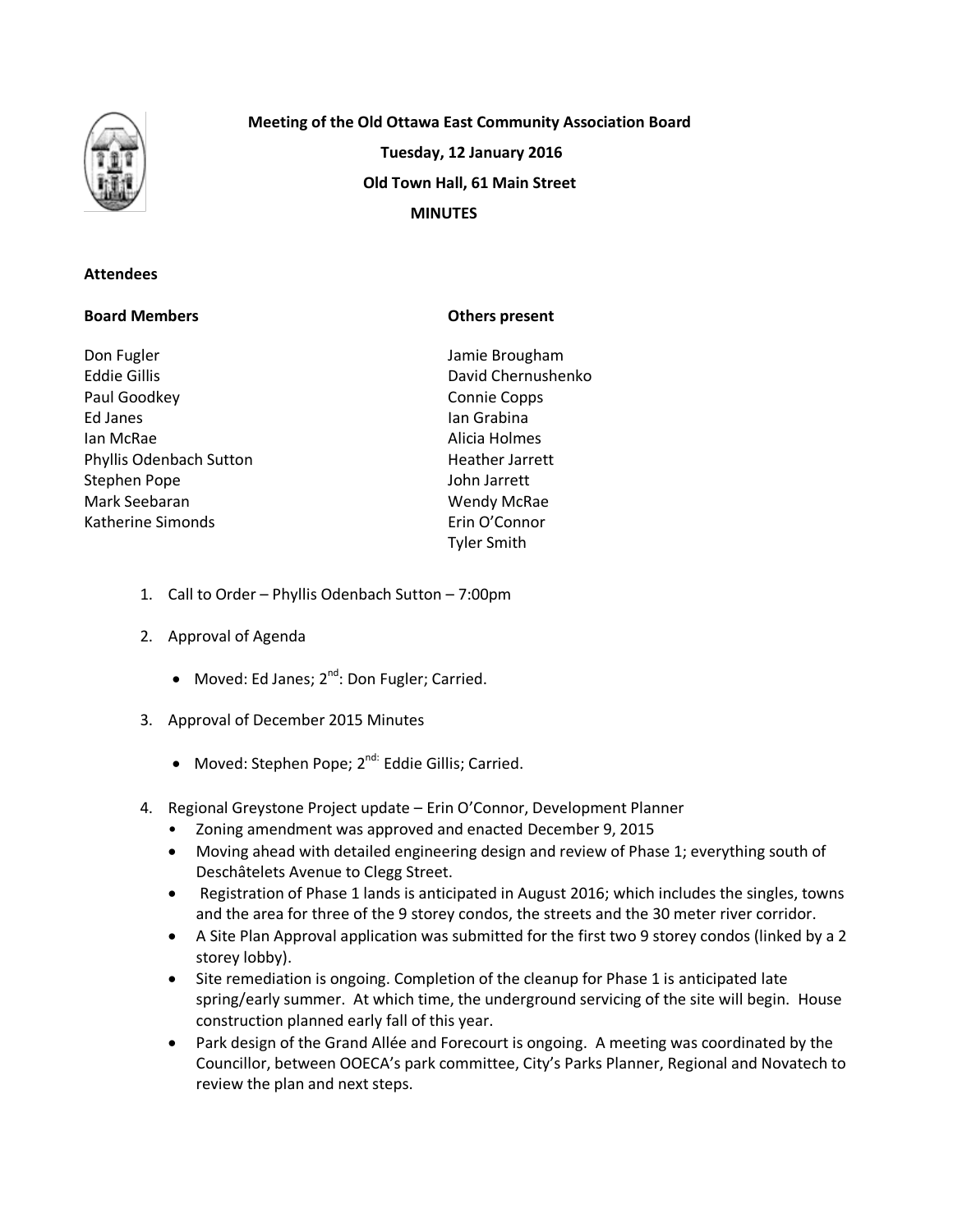- CADCO/CCOC is investigating the feasibility to transform the Deschâtelets Building into nonprofit/affordable housing with community uses.
- 5. Chair's Report Phyllis Odenbach Sutton
	- Report distributed by email. See Appendix 1.
- 6. Councillor's Report David Chernushenko
	- Canal Footbridge
		- $\circ$  Public review meeting February 4<sup>th</sup> at the GCC, 6:30 8:30pm
	- Glenora/ Greenfield Speed Measuring
		- o Speedboard will be moved from Glenora to Greenfield
		- o Glenora speedboard data was excellent
			- 98.1% of cars travelled at 40km/h or below since May  $20<sup>th</sup>$ , 2015
			- **Concerns of excessive speeds on Greenfield**
		- $\circ$  Speedboard data will help to quantify the issue and help us formulate possible solutions for implementation ion the short-term
	- Bus detours & Lees 417 on-ramp
		- o Additional buses have been added for early commuters and late-night returns
		- o #85 acting as a quick access from Lees into downtown
		- $\circ$  417 on-ramp still inaccessible to vehicular traffic as it is considered part of the "Transitway" and can only be accessed by OC Transpo vehicles
- 7. Treasurer's Report
	- \$20,000 remains in the account.
- 8. Committee Reports
- 8.1 Planning Stephen Pope
	- Report distributed by email. See Appendix 2.
- 8.2 SLOE Ian McRae
	- No report.

#### 8.3 Transportation

- No report.
- 8.4 Federation of Citizens' Associations Eddie Gillis
	- Report distributed by email. See Appendix 3.
- 8.5 City Centre Coalition Kate Martin
	- No report.
- 8.6 Communications Catherine Pacella
	- No report.
- 8.7 Community Safety Mark Seebaran
	- People are encouraged to contact the City if they see sidewalks that need snowploughing, as the ones in OOE are often left icy and hazardous to walk on. A number of recent car break-ins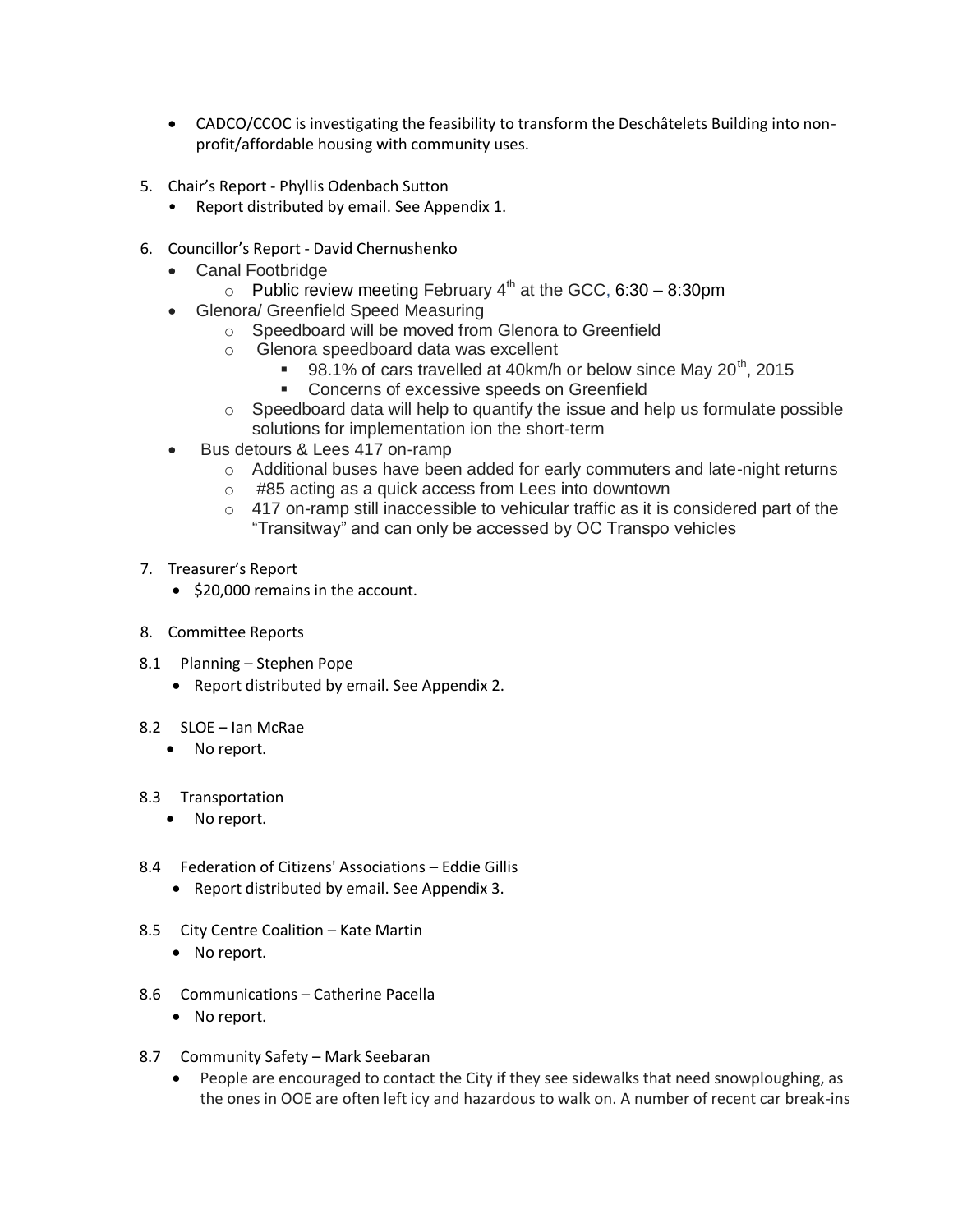have been reported. Ottawa Police recommend putting an "all valuables removed" sign in vehicles to prevent break-ins.

- Membership Suzanne Johnston
	- Report submitted by email. Memberships continue to trickle in and therefore final tally is not yet available.
- **•** Community Activities Group
	- No report.
- AGM 2015 feedback
	- Church of the Ascension booked again for next year.
	- Overall positive feedback.
- Old Town Hall Renovations Update Phyllis Odenbach Sutton
	- See Chair's report.
- New Business
	- None.
- Date of Next Meeting Tuesday, 9 February 2016

Adjournment moved: Paul Goodkey. 2<sup>nd</sup>: Don Fugler. Carried.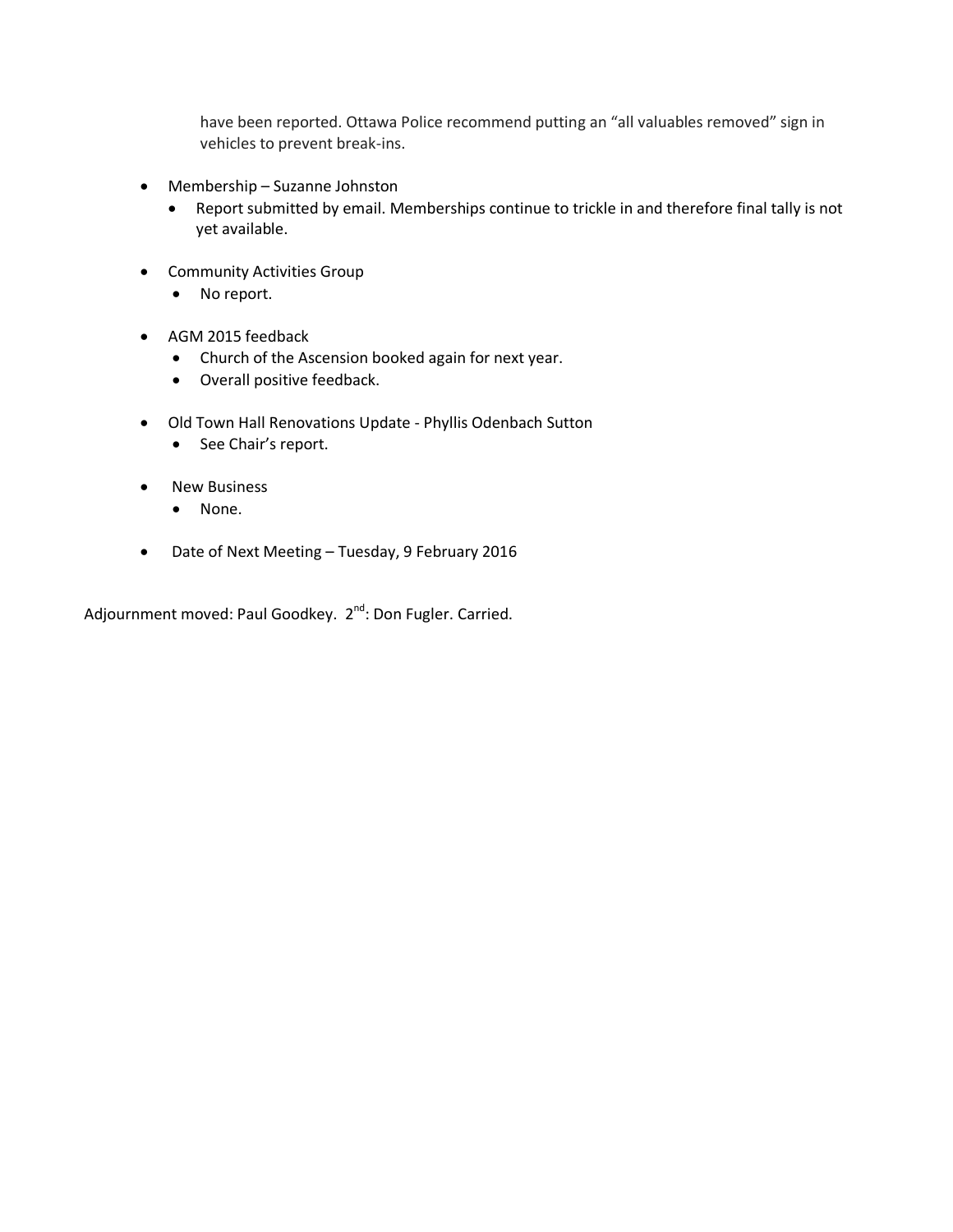APPENDIX 1: CHAIR'S REPORT

## **Chair's Report – January 12, 2016**

*(\* indicates agenda item at OOE CA Board Meeting of January 12, 2016)*

## Main Street Construction

The following information was provided to us via the Councillor's office on December 15, 2015:

"Hydro Ottawa will be undertaking electrical service improvements starting the week of January 4, 2016. The project involves relocating hydro poles on Main Street between Hawthorne Avenue and Clegg Street. This project will improve the reliability of the electrical distribution system in the area.

Work is scheduled to commence as of January 4, 2016 and continue until the end of March 2016. Residents may notice an increased construction presence throughout the duration of the project, including excavation activities. In order to minimize noise concerns, we will ensure that work is completed weekdays between 7 a.m. and 6 p.m. Traffic control will also be implemented when required to ensure that roads and driveways remain accessible and safe to residents. Our qualified staff and contractors will conduct this work safely and efficiently, ensuring that any inconvenience is minimal.

Be assured that all residents and businesses in the affected area will receive advanced notice of the project and be provided with a point of contact regarding the service improvements in their area. Customers will also receive advance notification prior to any planned power interruption affecting their premises. In addition, an advertisement will be published in the EMC Ottawa East community newspaper on December 31, 2015."

## \*Greystone Village Update

The zoning application of Regional was approved by full City Council on December 9. A motion was introduced at this meeting to ensure that only underground parking would be allowed in the Traditional Main Street section of the development.

The current status of the project, as provided by Josh Kardish of Regional on January 5 is as follows:

- site clean-up is ongoing and will continue for the next few months
- Regional has signed a Letter of Intent with CADHCO that provides them with a 6 month exclusive window of time to establish a business plan to convert the Deschatalet building into a mixed use facility with a combination of non-profit housing and community based uses
- Regional hope to have a comprehensive package out to the CA shortly on the LID elements that we will be permitted to proceed with in Phase 1

### Greystone Village - New Park

Eddie Gillis continues to be the primary contact of the CA for this project. The Park Sub-committee will be meeting with the Councillor's office and the new City park planner, Diane Emerson, on January 29. It is our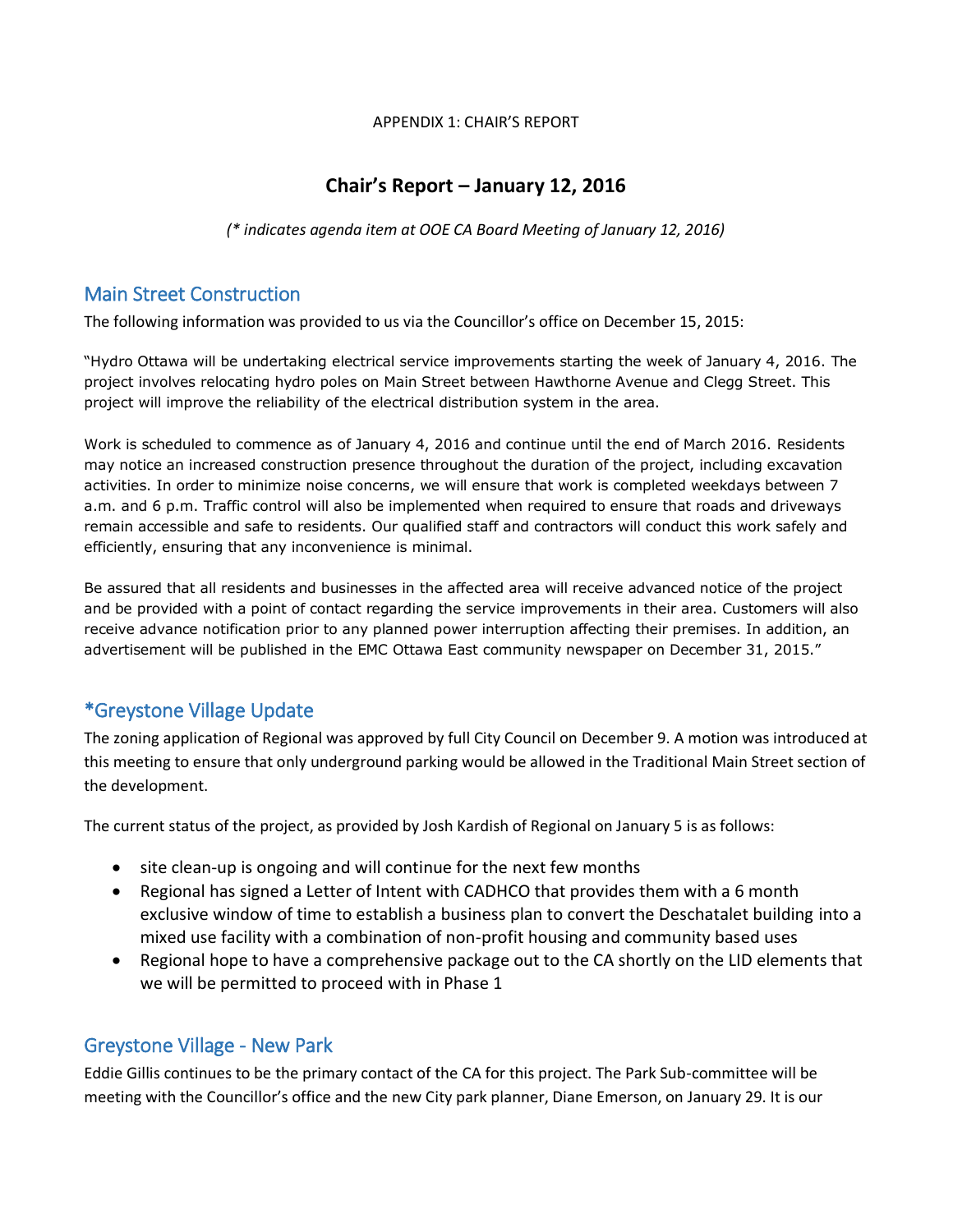understanding that Diane has already begun some significant work with Novatech and Regional on overall design feature and budget specifications.

## Proposed Development at 113-115 Echo

Stephen, Paul, John and I met with Andrew McCreight, a planner with the City's development review team, and the Councillor (and Ian Grabina) in mid-December to discuss this proposed development on Echo. As residents in the area know, a rezoning application has been filed by the developer. The OOECA Planning Committee submitted our concerns during the comment period, and this meeting was an opportunity to provide additional clarification on our views to the City.

During the meeting we focused in particular on the following issues:

- while the proponents have requested Traditional Mainstreet (TM) zoning, they do not plan to have retail at grade (which is part of our TM7 zoning)

- the need for the City to protect a 23 metre right of way on this section of Main Street to allow for a complete street in the future (i.e., with a bike track rather than sharrows).

We have also received a copy of the numerous comments that were sent to the City by concerned residents (note that while we received a copy of the comments, all personal information was redacted from the material provided via our Councillor's office).

Discussion at the City's Planning Committee is not expected before March 2016; the City's Planning Department response will be available 10 days before this meeting.

## Allocation of Cash-in-Lieu of Parkland (CiLP) funds

After our discussion on this topic at the December Board meeting, I would like to provide a short update.

With respect to the possibility of new sports fields, we have received a response from our Community Activities Group who discussed this issue at their last Board meeting in December. They have indicated that "CAG cannot support the proposal for the soccer fields nor the use of Ward 17 CiLP funds for projects that are not intended to primarily serve OOE residents or that lack opportunities to increase OOE recreational programming."

In the course of investigating alternative funding sources for sports fields, John contacted the Ottawa Internationals Soccer Club in November to see if they might be interested in committing funds for the development of a soccer field. We received some additional information from them after our December 8 Board meeting.

While they expressed some interest, they indicated that there would need to be parking for at least 30-40 cars to even consider the site. Note that they have on occasion fully funded the costs of new fields if they receive exclusive rights to the fields created (which would still allow for community use during the day and on most weekends).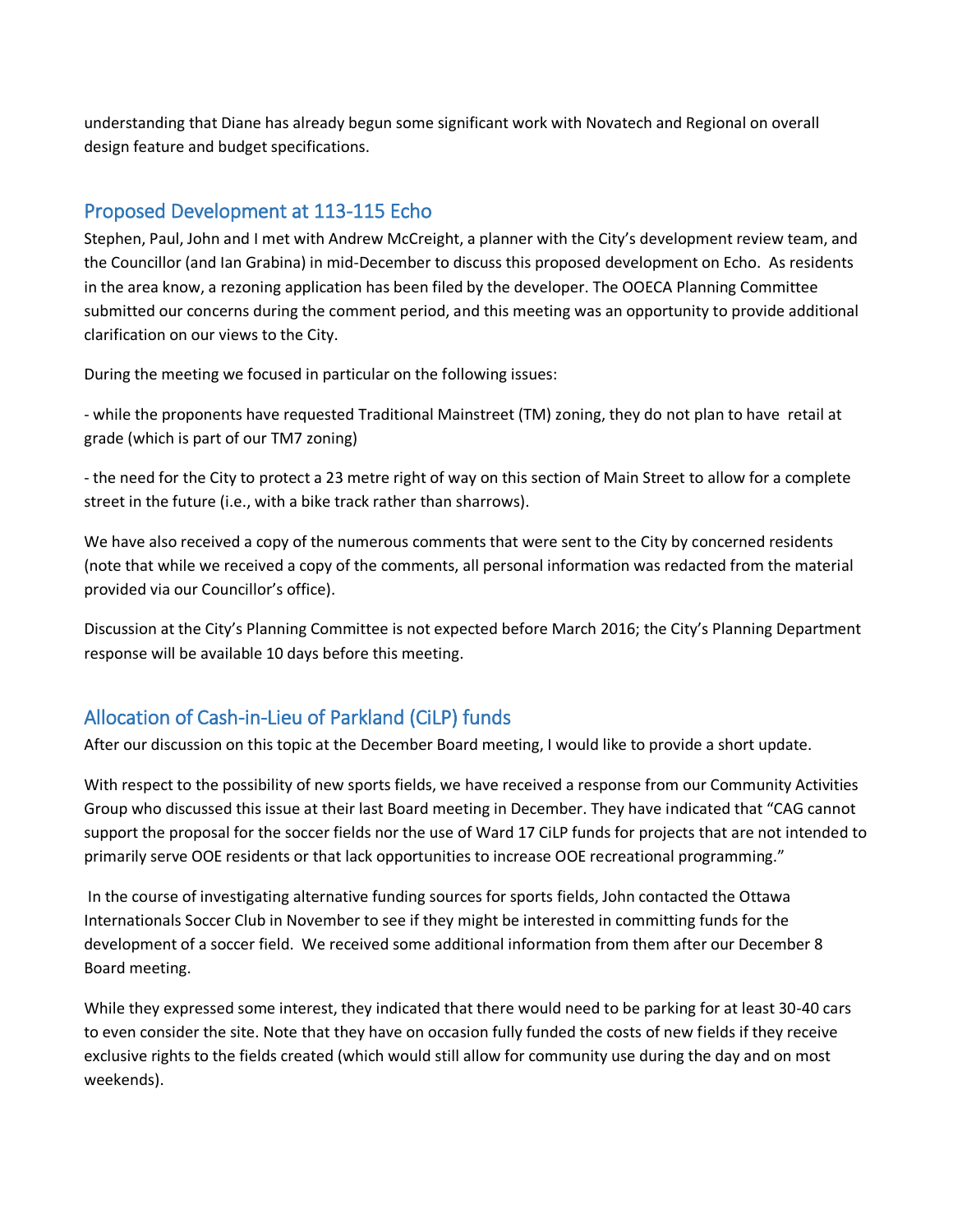In terms of the Springhurst basketball courts, we discussed 2 projects in December:

1. Proposed kids' basketball hoop at side of Springhurst court (\$2,260)

2. Proper surfacing of Springhurst court (the city / councillor's office has not responded with costing for this)

There was general agreement to proceed on these projects subject to CAG's approval. We are waiting to hear back from CAG.

There is nothing further to add re the desire for funding for planning community centre at this time.

## \*Old Town Hall

On December 8, Kevin Wherry, Manager, Recreation Planning and Facility Development, Parks and Recreation and Cultural Services, City of Ottawa attended our regular monthly Board meeting. He noted that, as a result of concerns with the structural stability of the existing back two-storey porch, the City is looking to remove the porch and restore the building's heritage style.

Kevin has recently provided an update re the work under consideration and timing. I am including excerpts of his message below:

"...The work is scheduled for 2016 – no date determined yet. It is not a line item in a budget book per se. It is part of a program bucket for lifecycle replacement of aging facilities. .... That program is under extreme pressure to fix / repair / replace much more items than it can afford to do. .... "

"For the porch it is obvious that both stories must be removed. It is no longer required for the lift and keeping it isn't a requirement under heritage designation ... But I was able to advocate and demonstrate that the porch has a program use beyond that of a simple landing and steps as was there historically. This was courtesy the program need your association had demonstrated and explained well at the last meeting."

Kevin also indicated note that the accessibility ramp is now expected to be completed by January 22, 2016.

### Letter of thanks to the NCC for the safe crossing at Colonel By

John Dance kindly drafted a letter to the Chair of the NCC which was reviewed by OOECA Board members, and which I then sent on behalf of the CA on January 8, 2016. (A copy of the final letter will be shared electronically shortly.) A number of Board members noted that it was a very good initiative since we often tend to focus on issues that are irritants or problems and do not always celebrate or credit the good things that happen in our Community. So if there are other similar letters that could/should be written in the future, let's all stay vigilant to the opportunities and take action.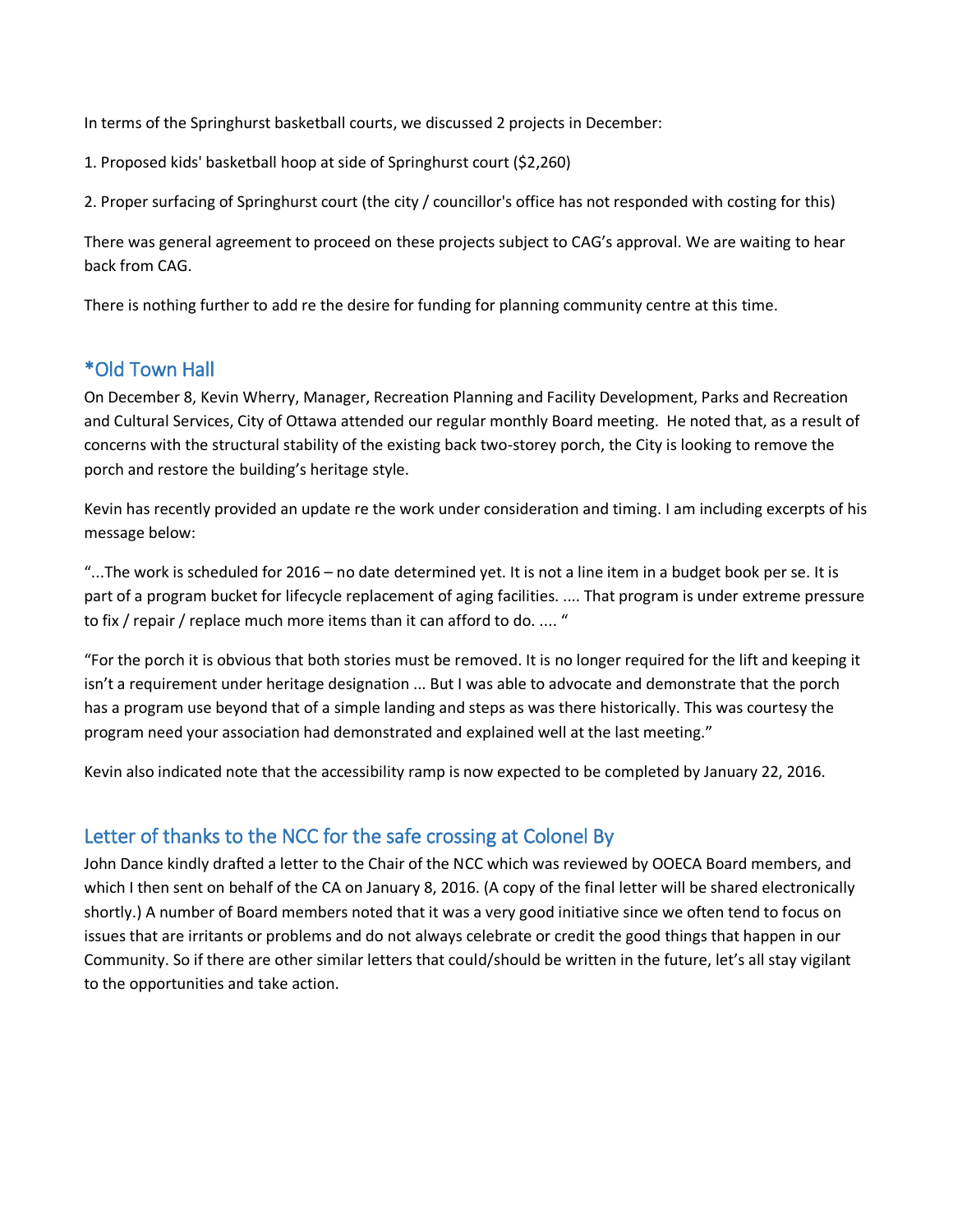#### APPENDIX 2: PLANNING REPORT

#### **OMB Appeal 2015-228 (Infill 2)**

For those new to the Board, OOECA appealed the exemption for triplexes to the new 10 m height limit in R3 zones. This would prevent the worst of the abuses that are happening on Chestnut Street.

A pre-hearing conference of all parties and interested participants was held Tuesday 5 January. City Counsel Timothy Marc preempted discussions by proposing the following schedule:

- 1. City consultations with the parties investigating strategies for resolution until the end of March;
- 2. Should 1 not prove successful the City will request OMB mediation with discussions running to June;
- 3. An interim report will be taken to Council in June;
- 4. Should 2 not deliver results, there will be another pre-hearing conference on 11 July, at which an issues list will be prepared;
- 5. A formal hearing is scheduled for 19 September.

The proposal was agreeable to all participants.

Terms of the individual appeals were not discussed. We do not know what the appeal from GOHBA will be, but we can guess pretty well. January 14th there will be a meeting with Alain Miguelez to begin the first round of consultations. I can't attend, but Paul Goodkey will be going. Old Ottawa South, Overbrook, and FCA will also have representatives at the meetings relevant to our appeal.

I've just got an invite from Alain to a meeting in the morning of 18 January. I will attend that meeting.

#### **Greystone Village**

Late Fall saw a last minute panic over the approval of the new zoning for Greystone Village. In an attempt to ward off any further last minute panics, a meeting was held with Regional and the City to review the approvals process for subsequent phases. It is important to understand that the list of approval steps on the City web site is not always followed sequentially. Changes in process will happen if delegated authority to staff is lifted on the request of the councillor. Other changes to the published schedules may happen depending on project details. In many cases the required public meetings established under the Planning Act of Ontario, are satisfied by the Planning Committee meeting.

A positive outcome of the meeting was that Regional agreed to provide a regular update on the progress of the project at each OOECA Board meeting. It is recognized that on some occasions there may be nothing to report, but this offer from Regional has been welcomed and accepted. Regional Planner Erin O'Connor will attend the January OOECA Board meeting to start this communication.

#### **Upcoming Committee of Adjustment (CofA) Hearings**

#### **35 Avenue Road:**

Request for exemption from the averaging provisions of Infill1 (ZBL 2012-147) for a replacement house on a corner lot. Old Ottawa South has commented on this file. OOE is not participating, although individuals may express their personal opinions.

#### **168 Hawthorne:**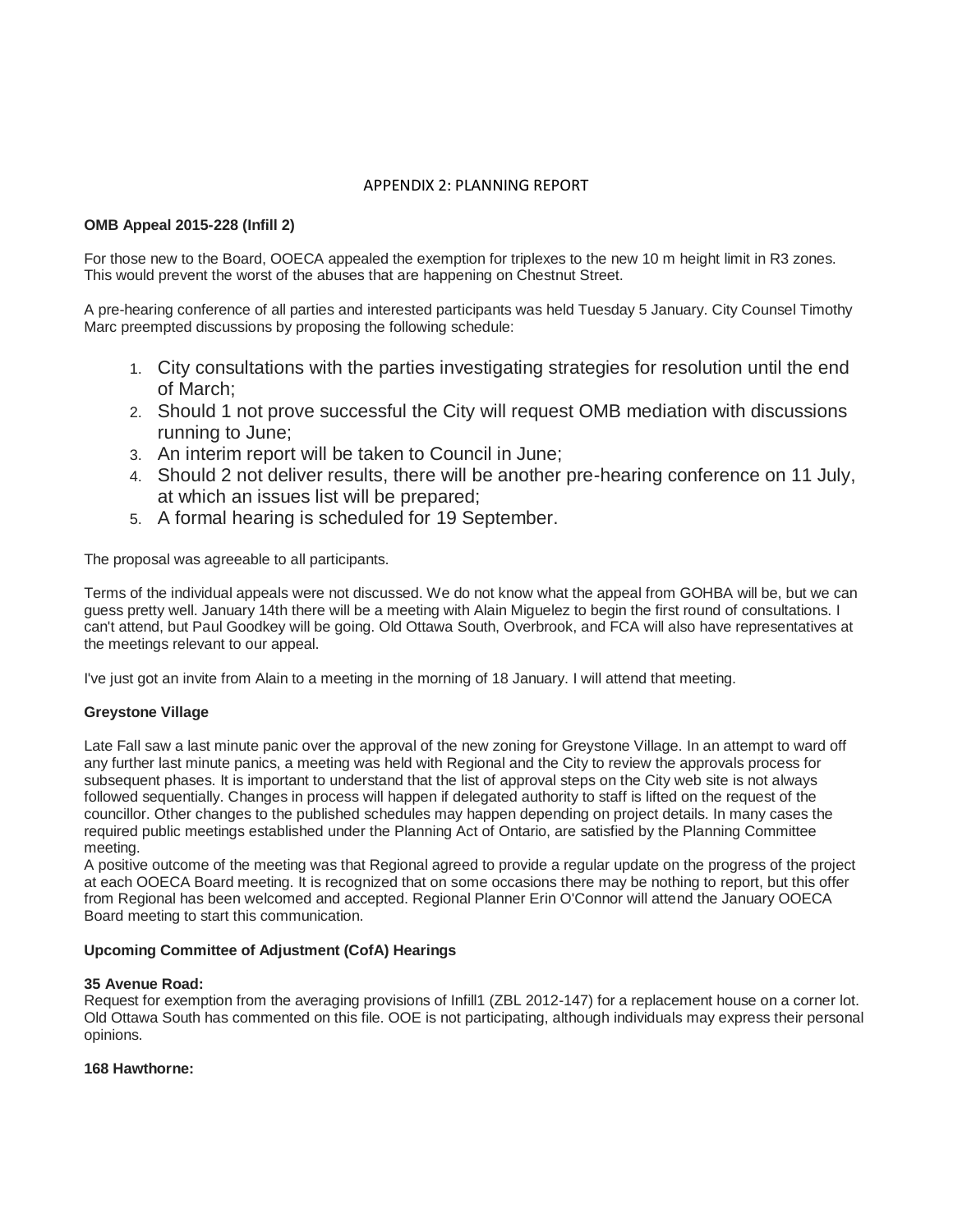Permission is being requested to sever the rear yard of the six unit apartment on the corner of Hawthorne and Concord South. The severed property would be split in two and two proposed semi-detached houses are proposed for Concord St. S. OOE Planning Committee has been discussing the file.

In addition to the other requested variances, the owner wishes to provide one parking spot for each new dwelling, however this was not in the plans submitted to the CofA because the City objects. The street character assessment identifies Group B as the dominant landscape and parking pattern. The proposed parking would downgrade the pattern to Group C.

An analysis of the ability to create legal parking spots in the area suggests that supporting the proposal to allow on site parking for the new dwellings will actually improve the parking situation. The current parking along Concord S. is almost entirely within the road right-of-way, and from both the City aerial photo and Google Street view appears to be poorly used.

OOE will support a variance request to provide on site parking. The owner plans to request an adjournment at CofA to adjust his plans. OOE will support the adjournment.

#### **51 Elliot:**

The owners of the property wish to build a new carport and require relief from the setback requirements. OOE does not object to this request.

#### **Site Plan Approvals**

#### **176 Greenfield:**

The proposed building is an eight unit apartment, three and one half stories tall. No parking is provided. Materials for Site Plan Approval are on the Development Applications web site. Comments are due January 20th.

This project has come out from under the "Transparency Pilot" in which a member of the community association participates in the closed door "pre-consultations". Considerable discussion has been undertaken and the owner has responded responsibly.

This is one of the "scary" building types for the neighbourhood, but one mitigating factor is that the builder of the property will remain the owner and the property manager. Any complaints will go to them directly, which is about as good as one can ask for.

Regards to all, SFP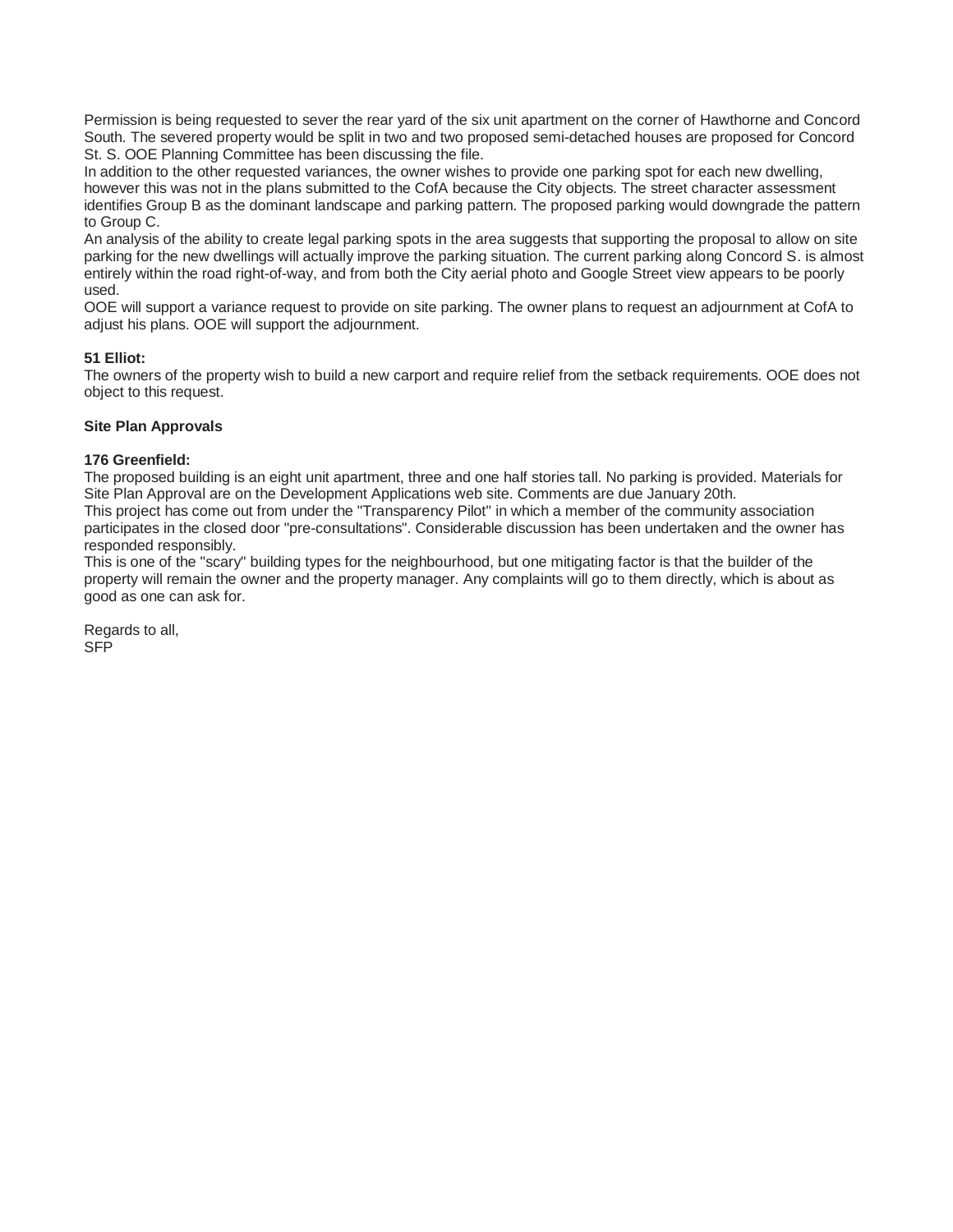### O APPENDIX 3: FEDERATION OF CITIZENS' ASSOCIATIONS – EDDIE GILLIS

Federation of Citizens' Associations of Ottawa

Report to:

### OOECA General Meeting

January 12, 2016

The December meeting of the FCA was held at the St Laurent Complex. Approximately 60 representatives were present including Paul Goodkey, Steven Pope and Eddie Gillis from the OOECA.

The meeting placed a special focus on planning and urban development issues.

### Community Host Welcome and Introduction

As is customary, the meeting opened with a short presentation from the host community association. Rawlson King and Sheila Perry spoke on behalf of the Overbrook Community Association. They noted that the neighbourhood is characterized by heritage and heritage buildings, parkland and by the cooperative spirit of residents. They also acknowledged that areas of the neighbourhood are high needs areas and that public safety is a major issue. The speakers also noted that the opening of the new Adawe Bridge connecting Overbrook to Sandy Hill marked a major milestone for both communities.

### Councillor – Ward 13 – Rideau-Vanier – Councillor Tobi Nussbaum

Councillor Nussbaum provided candid and thoughtful comments drawing on his experience over the last year on the City's Planning Committee. He noted that the most pressing planning issues are those involving communities outside the green belt. He pointed to a lack of sustainability and compete communities, including over-reliance on automobiles resulting in difficult biking and walking for residents. He identified a poorly designed system for pricing development at the City level as a contributing factor to the problem.

With respect to planning and development inside the green belt, Councillor Nussbaum noted that Ottawa communities are often either 'haves' or 'have nots'. 'Have' neighbourhood are dealing with issues stemming from rapid development such as height of new buildings, massing and setbacks. 'Have not" neighbourhoods, meanwhile, are facing issues of underdevelopment and desperately-needed investment, with areas in the core not functioning properly as Main streets.

Councillor Nussbaum advocated for challenging senior City managers to hire good planners and challenging Council to ensure political interference does not impinge on good planning decisions.